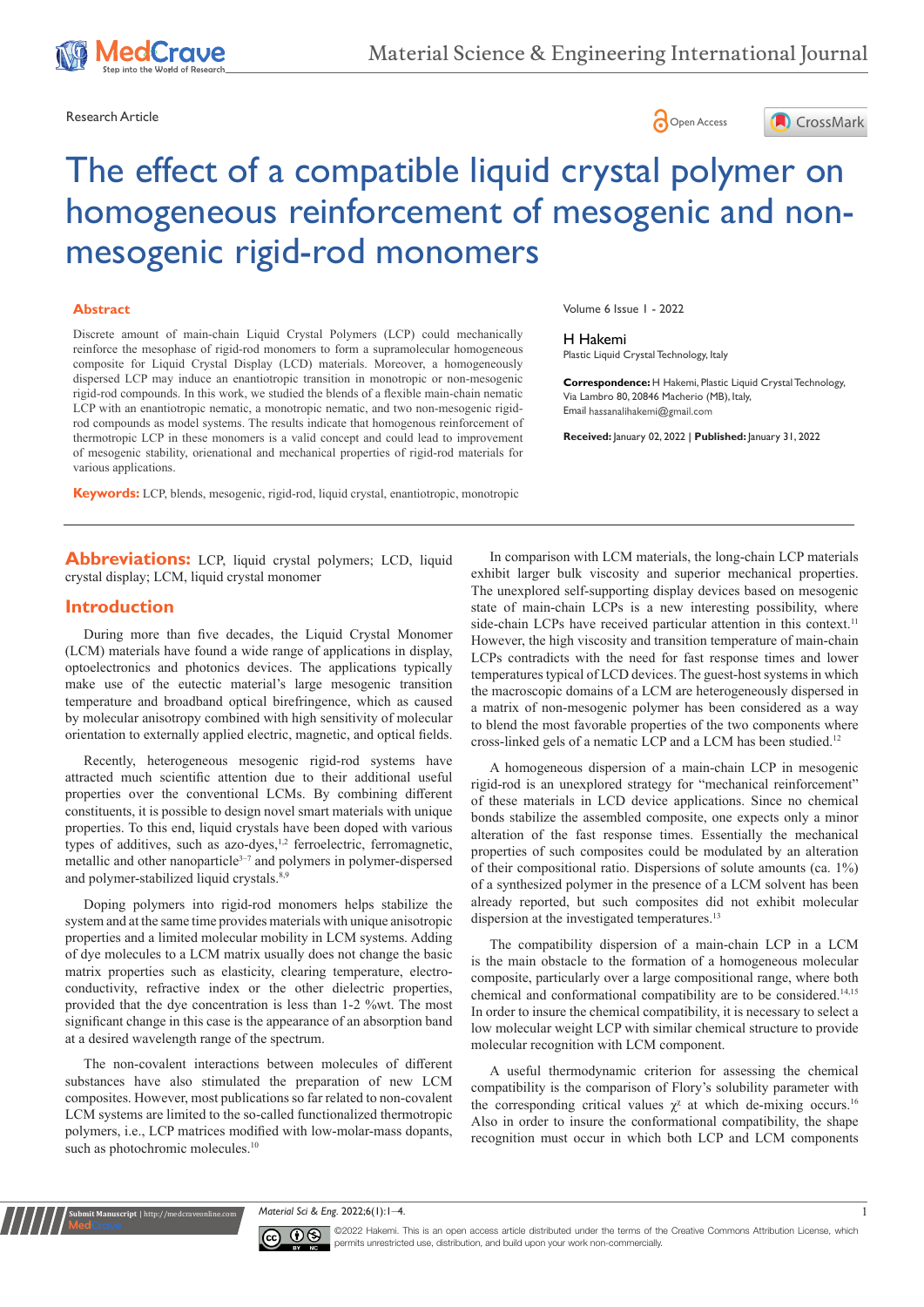exhibit adequate molecular similarity and asymmetry.<sup>15</sup> It is known that, the blends of low or high molecular weight mesogens with coiling polymer chain do not fulfill the conformational compatibility and de-mixing occurs even at a small  $(\leq 1\%)$  polymer volume fraction for molecular weights larger than about 2000.17,18 In our previous work, we have shown that a liquid crystal polyester based on the rigid segment 4'-hydroxyphenyl-4-hydroxybenzoate with methylene spacer to exhibit good compatibility within the whole compositional range of blends with a LCP having the same rigid unit, but shorter flexible sequence.<sup>18</sup>

In the present work, we propose the new concept of homogeneous reinforcement of mesogenic and non-mesogenic rigid-rod monomers by a compatible LCP material, where we utilized a semi-flexible and low molecular weight LCP model and studied its phase diagram with three types of rigid-rod monomers, including an enatiomeric nematic, a monotropic nematic and two non-mesogenic compounds. Although the utilized materials were not ideal, the results of these preliminary model composites indicate that a homogeneous reinforcement is a viable approach to improve the mesomorphic, self-orienting and mechanical properties of rigid-rod monomers for a wide range of potential applications.

#### **Materials and methods**

The LCP model material designated as S7was a flexible homopolyester based on 4' – hydroxyphenyl 1-4-hydroxyenzoate rigid backbone and a flexible  $[-(CH_2)_n]$  moiety with n=7 with the following repeat unit chemical formula:

$$
+ 0 - 0 - 0 - 0 - 0 - 0 - 0 + 0 = 0
$$

 The synthetic procedure of S7 polymer has been reported elsewhere and has a distinct characteristic of low molecular weight LCP with stable *enantiotropic* nematic phase.<sup>19,20</sup> The four rigid-rod model materals utilized in this study were an enantiotropic (MT), a monotropic (DA) and two non-mesogenic (DO, TP) materials with the following chemical structures:

**A.** N-N'-Bis (p-ethoxy-benzylidene)-alpha-alpha-bi-p-toluidine (MT):

$$
(CH_3-O\text{-}O\text{-}CH=N\text{-}O\text{-}CH_2\text{-}I_2
$$

**B.** 4-acetoxy-4'- (acetoxy)- phenyl-benzoate (DA):

$$
CH_3-C-O
$$
  $O-C-C$   $O-C-C$   $CH_3$ 

**C.** 4-hydroxy-4'-(hydroxyl)-phenyl-benzoate (DO):



**D.** 1,4- diphenyl benzene or Terpheny1 (TP):



The *enantiotropic* MT monomer was obtained from Eastman Kodak. The *monotropic* DA and *non-mesogenic* DO monomers were the intermediate products of S7 synthesis reported earlier.<sup>21</sup> The *nonmesogenic* TP compound was obtained from Aldrich Chemical and was used without further purification.

The average asymmetry of the molecular structures of monomers and polymer repeat unit were determined on a molecular model at extended trans configurations. The densities of pure components were determined by floating technique at ambient temperature.

The thermal properties and physical parameters of S7 polymer and four rigid-rod monomers are tabulated in Table 1. According to transition temperature data of Table 1, both S7 and MT are *enantiotropic* nematic, DA is a *monotropic* nematic, whereas DO and TP are *non-mesogenic* which directly melt into isotropic phase and solidify into crystalline state by heating and cooling, respectively.

The transition temperatures and the corresponding enthalpies and entropies of S7 /rigid-rod monomer blends were obtained by Dupont model 910 DSC Differential Scanning Calorimetry (DSC) and Olympus model BH-2 polarizing optical microscope (OM) equipped with Mettler FP52 hot-stage microscope and FP5 temperature control unit. The blends were prepared by direct weighing and mechanical mixing of the components in DSC pans above nematic-isotropic temperatures. In order to achieve optimum blending, the DSC thermograms were taken on repeated heating/cooling cycles until they were reproducible. The OM measurements were subsequently performed on these DSC samples.

**Table 1** Thermal properties and physical parameters of S7 polymer and rigid-rod monomers

|          | $TCI(^{\circ}K)$ | TCN (°K) | TNI $(^{\circ}K)$        | <b>Enthalpy</b>    | <b>Entropy</b>   | Axial Ratio (x) | <b>Density</b> |
|----------|------------------|----------|--------------------------|--------------------|------------------|-----------------|----------------|
| Compound |                  |          |                          | (K /mole)          | $( K \mod e)$    |                 | (g/ml)         |
| S7       | ٠                | 466      | 520                      | C(10.6) N(4.2) I   | C(22.7) N(8.1) I | $3.70**$        | 1.24           |
| MT       | ٠                | 460      | 608                      | C (48.7) N (6.5) I | C(106) N(10.7) I | 5               | 1.21           |
| DA       | 438              | ۰        | (396)*                   | $C(48.6)$ I        | C(111)1          | 3.3             | 0.66           |
| DO       | 519              | ٠        | $\overline{\phantom{a}}$ | $C(48.7)$ I        | C(93.8)1         | 2.45            | 1.2            |
| TP       | 487              | ٠        | $\overline{\phantom{a}}$ | C(37.7)1           | C(77.4)1         | 2.55            | 1.01           |

\*On cooling, \*\*Polymer repeat unit

# **Results and discussion**

In Figure 1, we present the transition temperatures of S7/MT, S7/DA, S7/DO and S7/TP blends within the total phase diagrams

as a function of S7 volume fraction by both DSC and OM methods. Although these blends exhibited biphasic regions in all transition temperatures,<sup>22,23</sup> but for simplicity, here we only plotted the mean-

**Citation:** Hakemi H. The effect of a compatible liquid crystal polymer on homogeneous reinforcement of mesogenic and non-mesogenic rigid-rod monomers. *Material Sci & Eng.* 2022;6(1):1‒4. DOI: [10.15406/mseij.2022.06.00172](https://doi.org/10.15406/mseij.2022.06.00172)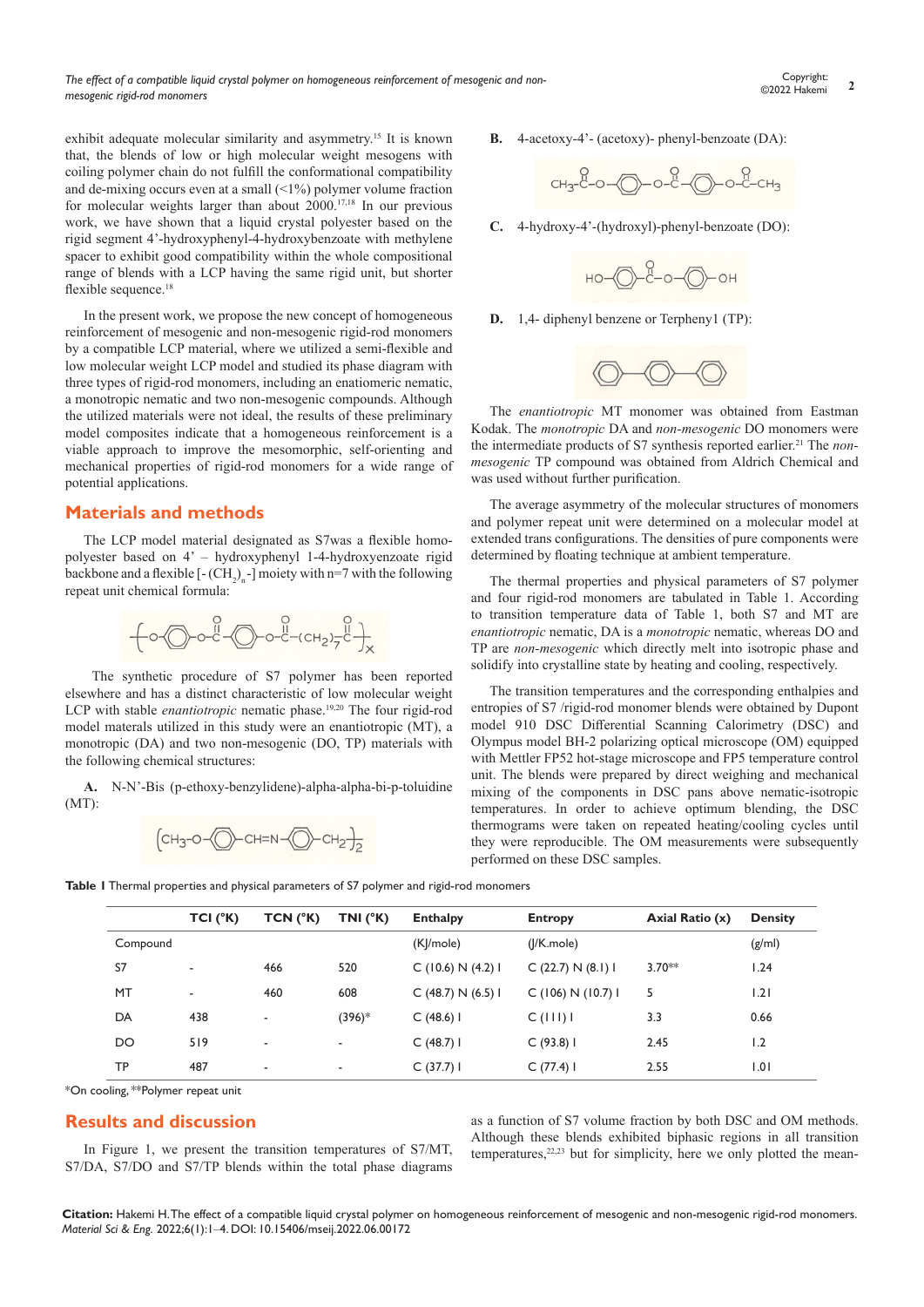values of transition temperatures. The interaction parameter χ calculated from the four phase diagrams were smaller than their critical parameter  $\chi^c$ , which confirms their chemical compatibility.<sup>15</sup>

With regards to S7/MT phase diagram, both chemical and conformational compatibility conditions prevail where a single mixed nematic phase occurs over the whole composition range. Also an ideal mixing behavior is exhibited in  $T_{\text{NI}}$  transitions of S7 and MT components (Table 1). On the other hand, the  $T_{CN}$  transitions are depressed by either compound and a mild eutectic behavior is evident at around 70% of S7 volume fraction. Similar type of compatibility between segmented polyesters and mesogenic rigid-rod materials have been also reported by others.<sup>24,25</sup>

Also regardless of biphasic spread in S7/MT phase diagram, the overall *linear* trend of  $T_{\text{NI}}$  confirms the asymmetric correlation, chemical and conformational compatibility due to homogeneous miscibility of S7 and MT components, similar to rigid and semiflexible main-chain LCP blends reported elsewhere.<sup>26,27</sup> Although in S7/MT model system the nematic stability of MT is almost twice wider than that of S7, but at small comopsitions  $($  < 1%) of S7, the nematic stability range of MT is minimally reduced. Instead, the presence of S7 provides a homogeneous reinforcement of the blend by enhancing its mechanical and orientational properties, as well as suppression of crystal structure of MT.<sup>28</sup> This is a relevant proof for improving the properties of a typical LMC by dopping of a properly designed mainchain LCP for application in commercial LCD devices.

The phase transitions of S7/DA blends (Figure 1) is also interesting and requires explanation. As it has been mentioned before, DA is an intermediate of S7 sythesis with similar molecular structure to S7 repeat unit and exhibits an inherent *monotropic* nematic phase. The nematic stability of S7/DA over the phase diagram is too large to be attributed to a segmented chain dilution by conventional diluent.<sup>15</sup> Due to the similarity of DA and S7 molecular structures, it would be unlikely that the large nematic stability of S7/DA blends is the result of transesterification reaction. Although, the transesterification reaction has been previously reorted in heat-treated polymer blends with higher homologue of DA.<sup>25</sup> However in that case, due to high transition temperature of smectic material, the heat-treatment of blends had been carried out at much higher temperature which had resulted to transesterification. Alternatively, at above >0.2% volume fraction the S7 inhances the *enantiotropic* state of DA and by increasing the S7 composition, the nematic phase of blends expand at the expense of suppressing the crystalline structure and *monotropicity* of DA. Interestingly, by extrapolation of  $T_{NI}$  transition curve to zero composition of S7, it intersects with the temperature axis at around 400K which is near the monotropic transition temperature of DA at  $T_{\text{N1}}$  = 396K (Table 1). Consequently, in the case of S7/DA composite system, it is expected that additional reinforcing effect and stabilization of mesophase should be evident with other types of monotropic rigid-rod structures.

With respect to S7/DO phase diagram,we found that its nematic phase is more extended and its  $T_{NI}$  eutectic behavior is more distinct than those in S7/TP phase diagram (Figure 1). This difference cannot be only argued on the basis of their molecular asymmetry argument. At present, the only speculative conclusion for such unexpected result could be due to active hydroxyl end groups of DO and its interactions with S7 that stabilizes the nematic phase. This effect becomes insignificant at the lower composition range of  $S7$  ( $\leq 0.5$ ) and the contribution of DO in the phase equilibria of S7/DO system should predominantly be due to the steric effect.



**Figure 1** Phase diagrams of S7/MT, S7/DA, S7/DO and S7/TP measured by DSC (circles) and OM (squares) techniques. The filled symbols are those of T<sub>C</sub> transitions.

In the case of S7/TP blends (Figure 1), although TP is a conventional *non-mesogenic* rigid-rod material, the behavior of their phase diagram is also expected, where the blends of TP as solute and S7 polymer as

solvent exhibit a nematic phase at high concentration range of S7. It should be emphasized that, as the chemical and conformational compatibilities in S7/TP blends occur at high composition range of

**Citation:** Hakemi H. The effect of a compatible liquid crystal polymer on homogeneous reinforcement of mesogenic and non-mesogenic rigid-rod monomers. *Material Sci & Eng.* 2022;6(1):1‒4. DOI: [10.15406/mseij.2022.06.00172](https://doi.org/10.15406/mseij.2022.06.00172)